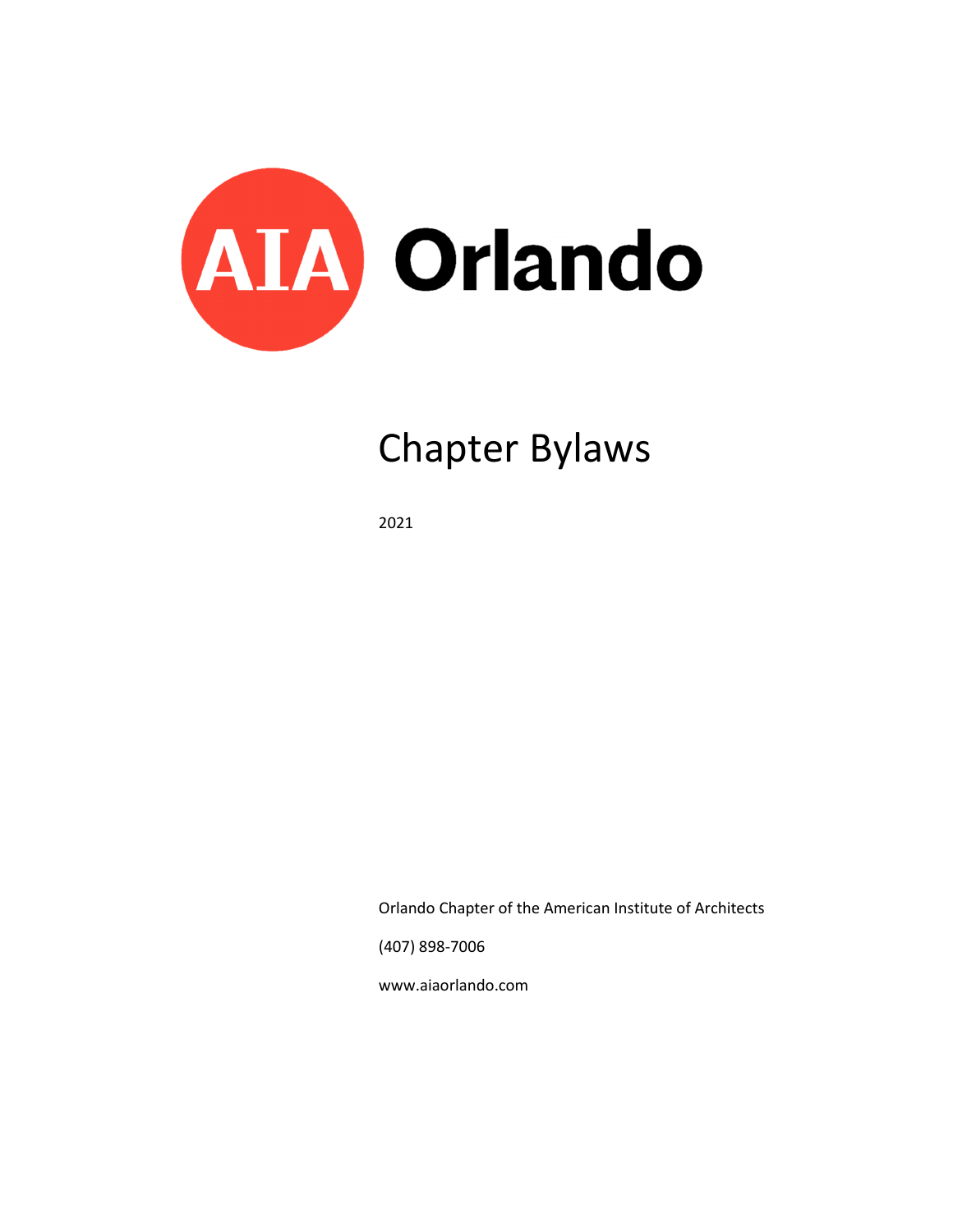## ARTICLE 1. ORGANIZATION, AUTHORITY, AND COMPOSITION

#### 1.1 Names

- 1.1.1 Chapter Name. The name of this membership corporation is the Orlando Chapter of the American Institute of Architects. In these Bylaws the corporation is called the Chapter. Except for reports to governments, property transfer, and transactions requiring legally correct identification, the commonly used name for the Chapter shall be AIA Orlando.
- 1.1.2 Related Institute Components. The Florida Association of the American Institute of Architects (FA/AIA or AIA Florida), herein referred to as the Association, is the State Organization. The Florida/Caribbean Region of the American Institute of Architects, herein referred to as the Region, is the Regional Organization; and the American Institute of Architects, herein referred to as the Institute, is the National Organization.
- 1.1.3 This Chapter is a nonprofit membership corporation duly incorporated in the State of Florida on the 8th day of December, 1983, under and by virtue of the provisions of the laws of the State of Florida and is a successor to the Mid-Florida Chapter of the American Institute of Architects (an unincorporated association) duly chartered by the Institute on the 1st day of December, 1955.

## 1.2 Objects and Purposes

The objects of this Chapter shall be to promote and forward the objects of The American Institute of Architects within the territory of this Chapter, which are to organize and unite in fellowship the members of the architectural profession of the United States of America; to promote the aesthetic, scientific and practical efficiency of the profession; to advance the science and art of planning by advancing the standards of architectural education, training and practice; to coordinate the building industry and the profession of architecture to insure the advancement of the living standards of people through their improved environment; and to make the profession of ever-increasing service to society.

#### 1.3 Chapter Domain

The territory within which this Chapter shall represent and act for the Institute is that described in its charter or otherwise prescribed by the Institute. The territory of this Chapter is Flagler, Lake, Orange, Osceola, Seminole, and Volusia Counties.

- 1.4 Authority and Duties of the Chapter
	- 1.4.1 Within the territory assigned to it, this Chapter shall represent and act for its assigned membership under a charter issued to it by the Institute.
	- 1.4.2 No act of this Chapter shall directly or indirectly nullify or contravene any act or policy of the Institute.
	- 1.4.3 This Chapter shall not establish qualifications for membership that vary from the Institute's.
	- 1.4.4 This Chapter shall not establish or maintain categories of membership other than as set forth in the Institute Bylaws (Chapters 2 and 4).
	- 1.4.5 This Chapter shall not limit the rights or privileges of any category of membership as set forth in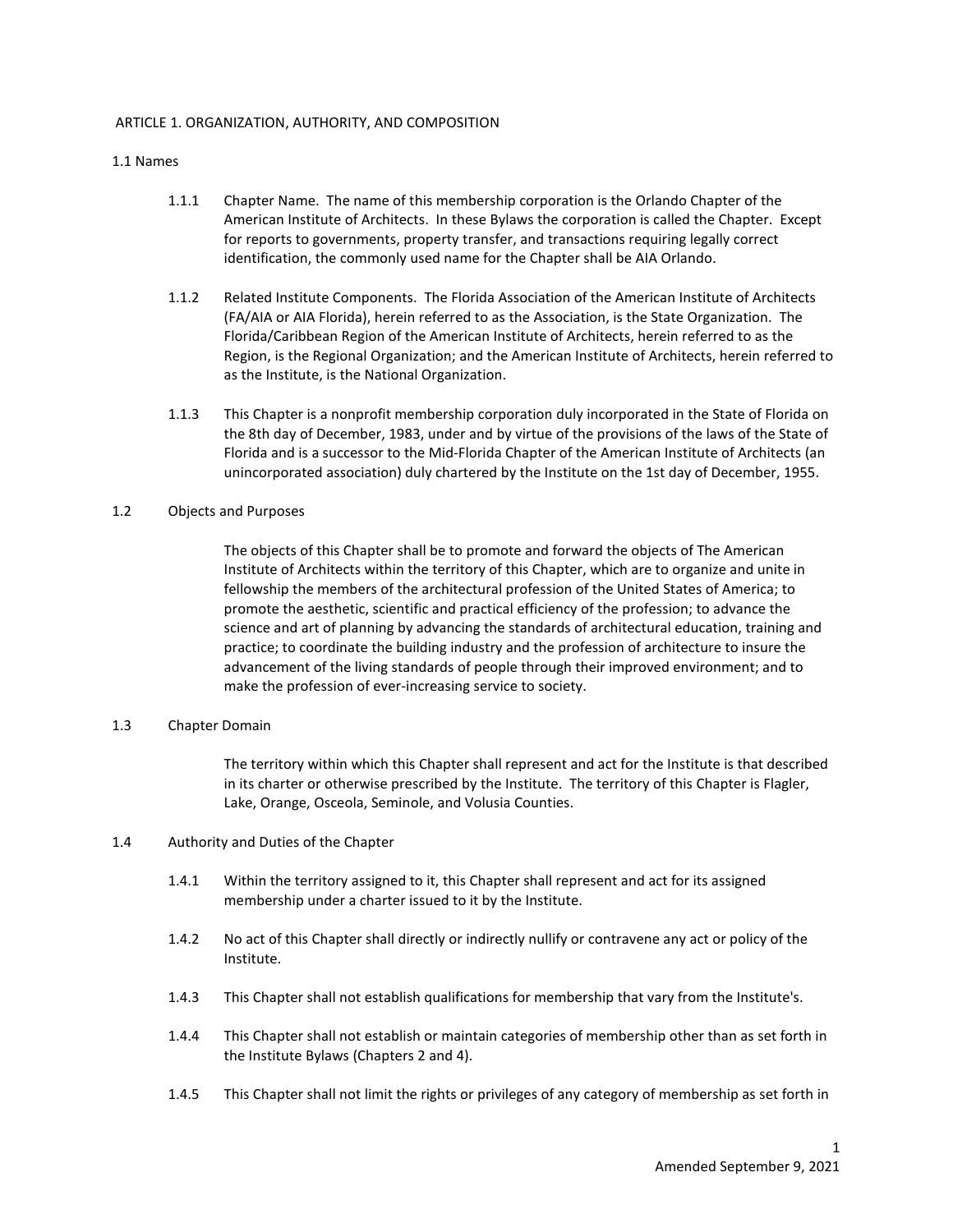the Institute Bylaws. This Chapter shall permit assigned members to participate in the affairs of the Chapter to the fullest extent permitted in the Institute Bylaws. Persons in other authorized categories of membership may participate in the affairs of the Chapter except as may be prohibited in the Institute Bylaws.

- 1.4.6 This Chapter shall cooperate with the State and Regional organizations to further the interests of the members, and by agreement with these organizations, may represent and act for them within the Chapter's domain.
- 1.4.7 This Chapter may establish allied member, student affiliate, and honorary affiliate membership categories, under conditions set forth in these Bylaws.
- 1.4.8 This Chapter may levy and collect annual dues from its members, except Members Emeritus and Honorary Affiliates. This Chapter may levy and collect admission fees for admission of allied members and student affiliates.
- 1.4.9 This Chapter may form one or more sections within its territory under guidelines set by the Institute Board.

#### 1.5 Chapter Composition

This Chapter shall be composed of the Architect and Associate members of the Institute assigned to it, including those on non-resident status, and may include allied and student affiliate members.

#### ARTICLE 2. MEMBERSHIP

#### 2.1 General Provisions - Membership

- 2.1.1 Categories of Membership. The membership of this Chapter shall consist of:
	- 2.1.1.1 Architect Members. Individuals admitted to membership with full voting status and privileges are called Architects. Architect members may also hold the titles Fellow and/or Emeritus.
	- 2.1.1.2 Associate Members. Associate membership is open to those who have a professional degree in architecture, work under the supervision of an architect, are enrolled in AXP, or are a faculty member in a university architecture program. Associate members may also hold the title of Emeritus.
	- 2.1.1.3 Honorary Fellows, Honorary Members and Allied Members. These are three categories of non-voting membership.
	- 2.1.1.4 Definition of Member and Assigned Member. Unless the context indicates otherwise, the term "member" in these Bylaws means any individual in any category of membership, and the term "assigned member" means any Architect (including those with Emeritus or Fellows status), or Associate member (including those with Emeritus status) assigned to this Chapter.
- 2.1.2 Non-Resident Status. The Chapter may provide for non-resident status for members who choose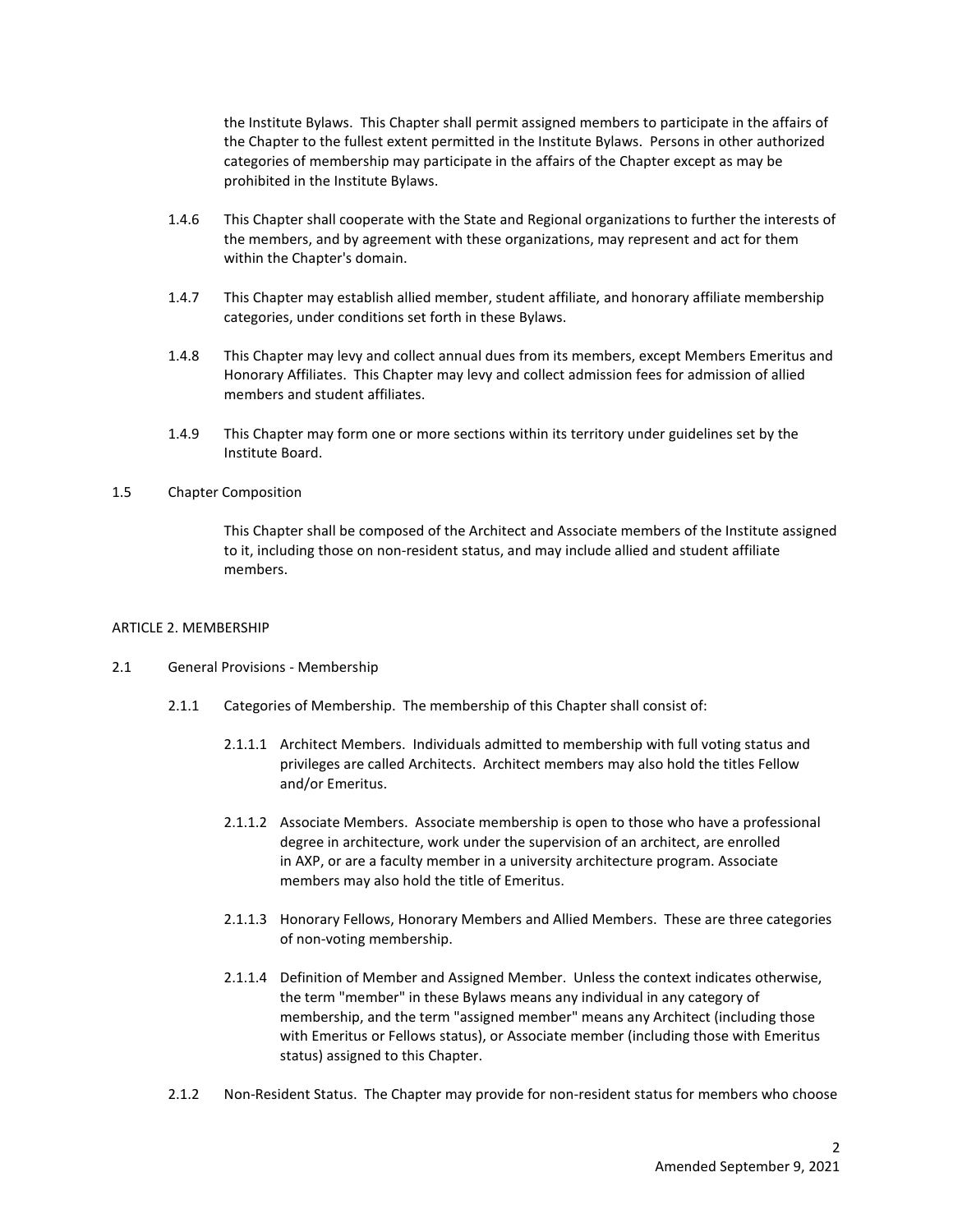to be assigned to the Chapter even though they do not reside or have their principal place of business in the Chapter domain or in the territory of another component. Assigned members with non-resident status have the same rights and privileges as those with resident status, except that the Chapter may lower dues and/or assessments for non-residents.

2.1.3 General Rights and Duties of Members

Every member of the Chapter in good standing shall have and may exercise and use all of the rights and privileges of their category of membership conferred by law or granted by the provisions of the Institute Bylaws or by the Institute Board.

- 2.1.3.1 Literature. Architect and Associate members in good standing shall have their names published in any membership listing of the Chapter and shall receive documents, periodicals, and literature from the Chapter under terms which the Board shall fix.
- 2.1.3.2 Chapter Membership. All assigned members of the Institute shall maintain membership in the Chapter to which they are assigned.
- 2.1.4 Application for Membership. Application for membership shall be made in a manner determined by the Institute. Applications are subject to verification of eligibility for membership.
- 2.1.5 Action on Admission. Every member assigned to or admitted by this Chapter shall be duly notified to that effect by this Chapter and shall be enrolled by the Secretary as a member of this Chapter. New memberships will be announced to the membership in its digital communication.
- 2.1.6 Good Standing. To be in good standing in the Chapter, members must have paid all dues and other obligations to the Institute and all of its component organizations to which they are assigned. An individual under suspension for violation of the Code of Ethics and Professional Conduct is not in good standing.
- 2.1.7 Annual Dues and Assessments. Every member of this Chapter shall pay the affixed annual dues and assessments of this Chapter as determined in Article 7.
- 2.1.8 Termination of Membership

Membership shall be terminated: 1) by resignation from the Institute; 2) by default in payment of obligations to the Institute or its components under the conditions prescribed in these Bylaws; 3) for violation of the Code of Ethics and Professional Conduct pursuant to Chapter 8 of the Institute Bylaws; or 4) by the death of the individual in the membership.

- 2.1.8.1 Resignations from Membership. A member in good standing may resign from the Institute by presenting a written resignation to the Secretary. If the Secretary finds the member eligible to resign, he/she shall forward the resignation to the Institute in a timely manner. The resignation shall become effective as of the date of receipt of the letter of resignation by the Institute.
- 2.1.8.2 Termination for Default. If a member is in default to the Institute, to the Association, or to the Chapter, membership shall be terminated, and the member so notified. Termination for default of Chapter dues will be initiated on the request of the Board.
- 2.1.8.3 Termination without Prejudice. When the Institute finds that a member is no longer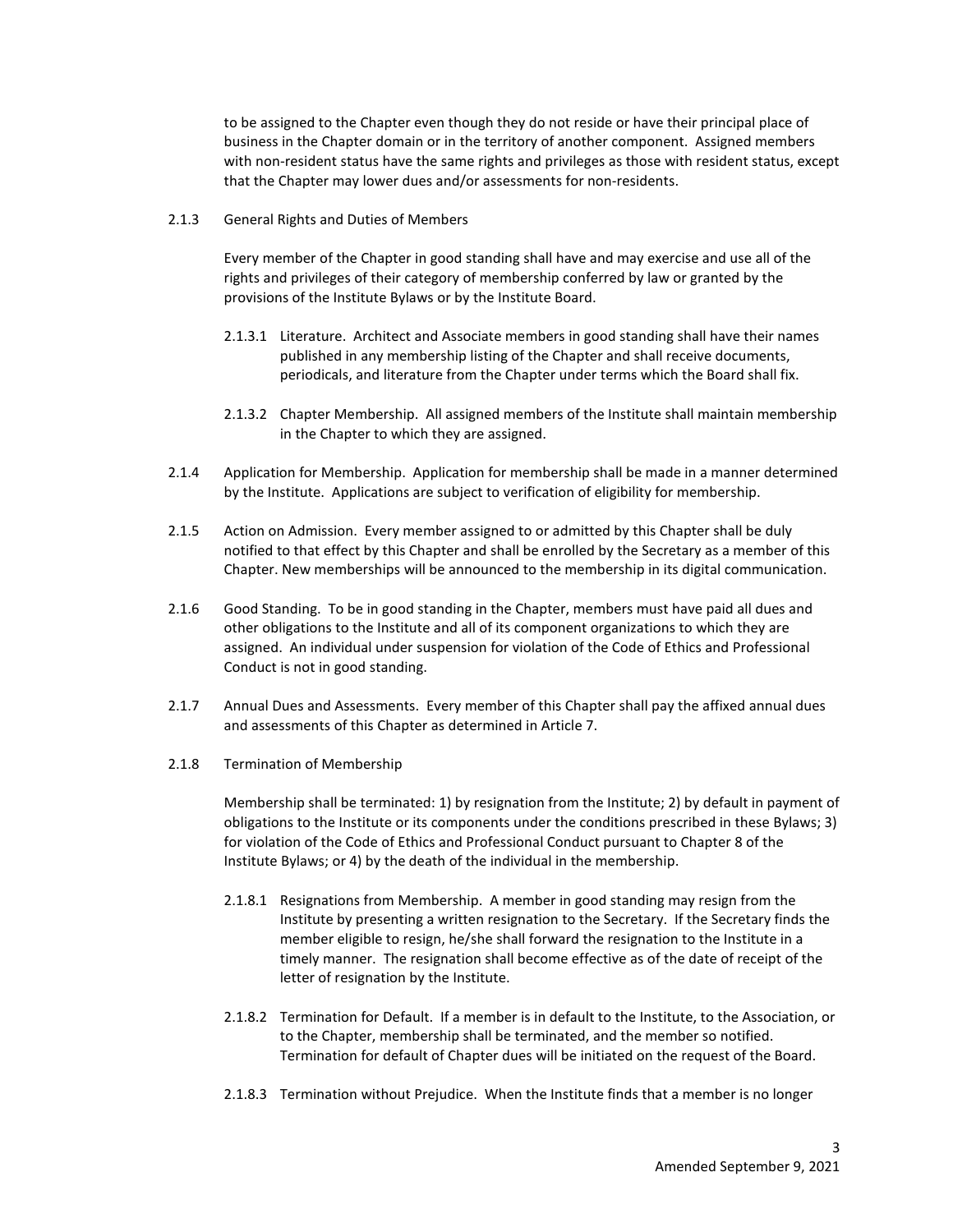eligible for membership, judged by the same standards used to admit that member, such membership may be terminated with the same effect as resignation in good standing provided. However, the member shall be given full opportunity to explain their position before being terminated.

- 2.1.8.4 Membership While Ethics Charge is Pending. Notwithstanding any other provision of the Institute Bylaws, a member against whom a charge of violating the Code of Ethics and Professional Conduct is pending may not resign or be terminated from membership until all proceedings related to the charge are completed.
- 2.1.8.5 Loss or Suspension of Interest, Rights and Privileges. Any individual who resigns, is suspended, or is terminated from membership by the Institute loses all rights and privileges granted by law or Institute Bylaws, including the right to use the Chapter or Institute's name, initials, or symbol until reinstated in good standing.
- 2.1.8.6 Liability. Nothing contained in these Bylaws shall be construed to limit the liability imposed by law on a member. Termination or suspension of membership shall not relieve the person whose membership has been terminated or suspended from indebtedness to the Institute or to any of its component organizations.
- 2.1.9 Readmission to Membership

Any person whose membership was terminated for violation of the Code of Ethics and Professional Conduct may be readmitted only with the approval of the Institute Board. In other cases of termination, or of resignation while in good standing, an application for readmission shall be considered in the same manner as an original application.

# 2.2 Assigned Members

- 2.2.1 General. The qualifications, rights and privileges of assigned Architect and Associate members shall be as provided in the Institute Bylaws, (AIA Institute Bylaws, June 2021 Edition).
- 2.2.2 Architect Members. Individuals who are currently entitled under law to practice architecture and use the title "Architect" in any state of the United States are eligible to be Architect members of the Institute. Such architects shall demonstrate honorable standing in the profession and in their community.
- 2.2.3 Associate Members. Individuals without architectural licenses from a U.S. licensing authority who meet any of the following requirements shall be eligible for Associate membership in the Institute:
	- 2.2.3.1 Those who are eligible by education or experience and are employed, enrolled or participating in circumstances recognized by licensing authorities as constituting credit toward architectural licensure.
	- 2.2.3.2 Those who are employed under the supervision of an architect in a professional or technical capacity directly related to the practice of architecture
	- 2.2.3.3 Those who have a professional degree in architecture
	- 2.2.3.4 Those who are faculty members in university programs in architecture and who are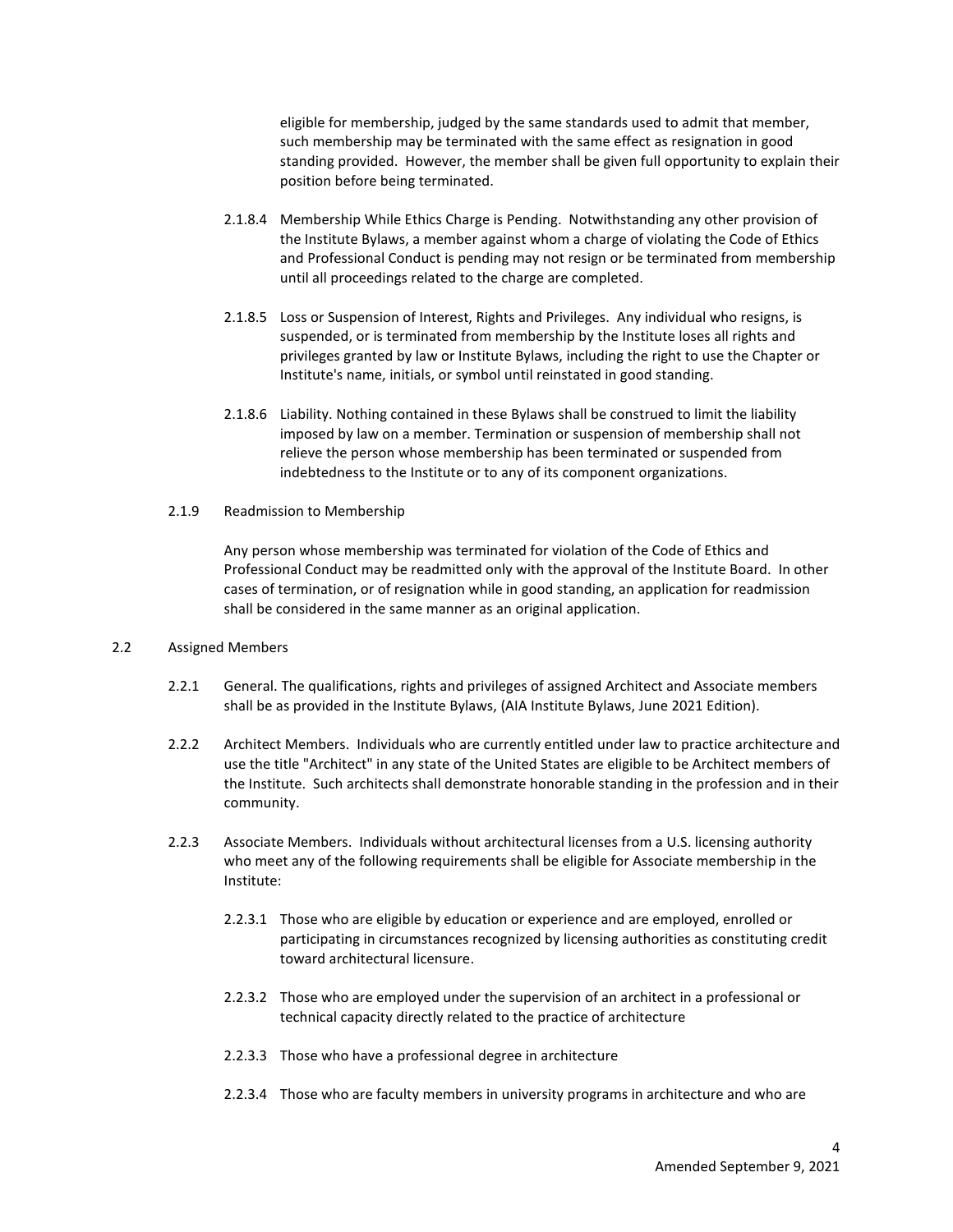actively involved in research, administration or the teaching of architecture.

- 2.2.4 International Associate Members. Individuals without architectural licenses from a U.S. licensing authority who meet the following requirements shall be eligible for International Associate membership in the Institute:
	- 2.2.4.1 Those who have an architectural license or the equivalent from a non-U.S. licensing authority and demonstrate honorable standing in the profession in the locale in which they are licensed. Such persons may be resident within or outside the U.S.
- 2.2.5 Emeritus Members. A member who is granted Emeritus status in accordance with the Institute Bylaws shall automatically become an Emeritus member of this Chapter. All rights, interests, privileges, titles, liabilities and obligations of such members, other than the payment of regular and supplemental dues, shall remain unchanged.
- 2.2.6 Fellows. Architect members who have been in good standing for at least ten years may be nominated for Fellowship. Architect members may be advanced to Fellowship under guidelines set by the Institute Board if they have contributed notably to the advancement of the profession of architecture.

# 2.3 Allied Members

- 2.3.1 Individual Members. Individuals not otherwise eligible for membership in the Chapter may become Allied members if they have established professional reputations and are registered to practice their professions where such requirements exist or are employed outside of architectural practice but are involved in positions allied to the field of architecture. Individual Allied members may include engineers, planners, landscape architects, sculptors, muralists, artists, and others in government, education, journalism, manufacturing, industry and/or other fields allied to architecture who the Chapter believes will provide a meaningful contribution by reason of their employment or occupation.
- 2.3.2 Organizational Representatives. Individuals not otherwise eligible for membership in the Chapter may become Allied members if they are employed by firms in the construction industry engaged in research, design, development, testing, manufacture, distribution, or training for building and construction products or systems.
- 2.3.3 Rights and Privileges. Allied members may serve in any capacity on committees, attend meetings and conventions, and participate in the scheduled activities and programs of this Chapter. They may not vote (except on committees) or be appointed or elected as an officer, director, or as a delegate or serve in any other policy setting position (except as otherwise expressly provided herein). Allied members may use the phrase "Allied Member of the Orlando Chapter of the American Institute of Architects" or "Allied Member of AIA Orlando" to describe themselves. Allied Individual members may not print or permit to be printed, or in any way use the name, initials, emblem, seal, symbol, or insignia of the Institute or any component. Firms that employ Allied Organizational representatives in good standing may say that they are an "Allied Organization of the AIA Orlando" as long as the use of this phrase may not be construed as Institute endorsement, sponsorship or approval of any construction material, product, or service. Except as stated above, neither Allied Organizations nor their representatives may print or permit to be printed, or in any way use the name, initials, emblem, seal, symbol, or insignia of the Institute or any component.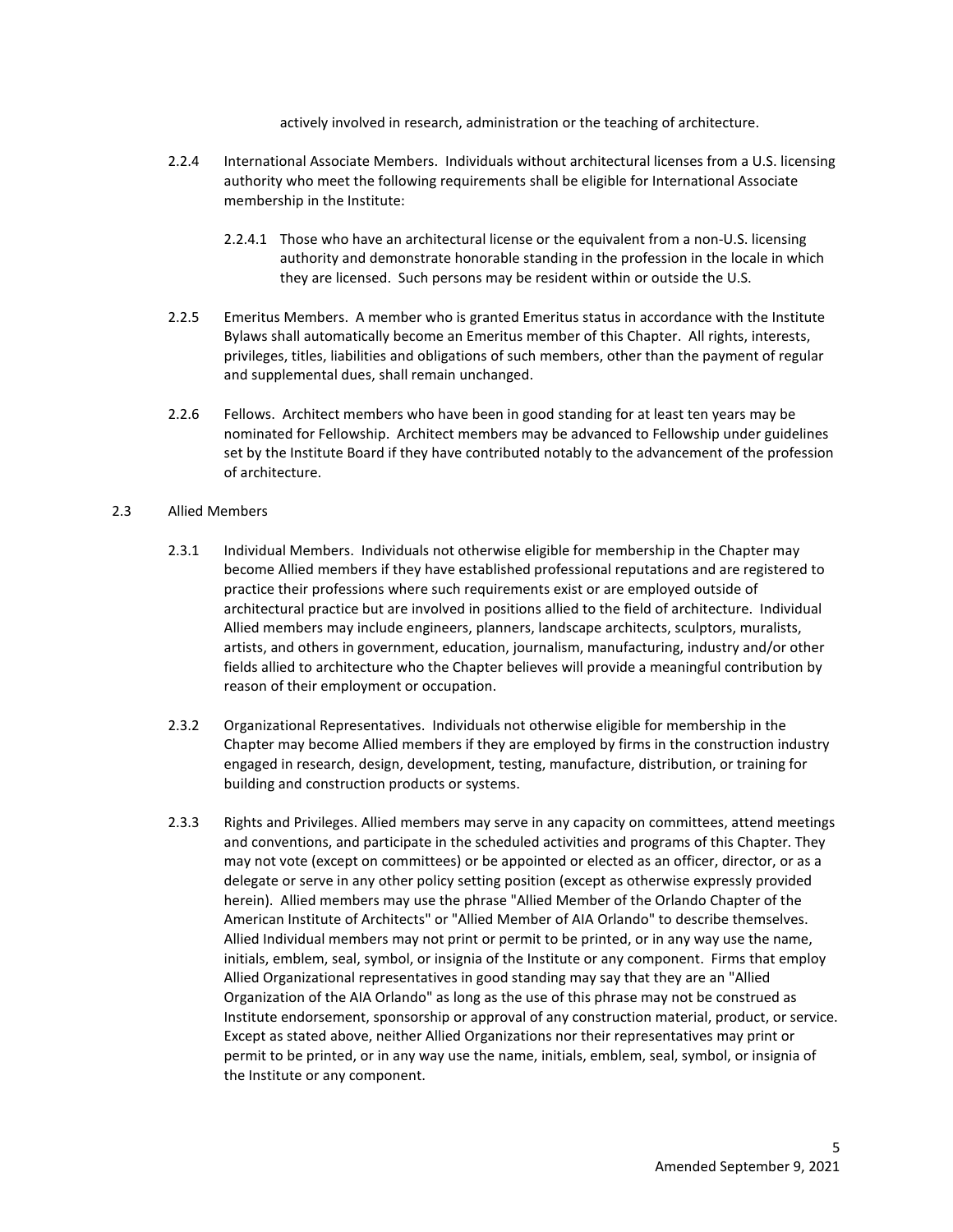- 2.3.4 Admission. Every application for admission to Allied membership in this Chapter shall be promptly acted upon by the Board of Directors.
- 2.3.5 Admission Fees. There is no admission fee established for Allied membership other than those outlined in Article 7.

## 2.4 Honorary Members

- 2.4.1 Honorary Fellowship. An architect of esteemed character and distinguished achievements who is not entitled to practice architecture in any State of the United State, is not a resident of the United States, and does not primarily practice architecture within the domain of the Institute may be admitted to Honorary Fellowship.
- 2.4.2 Honorary Membership. A person of esteemed character who is otherwise ineligible for membership in the Institute but who has rendered distinguished service to the profession of architecture, or to the arts and sciences allied therewith, may be admitted to Honorary Membership.
- 2.4.3 Nomination and Election. Any member of the Institute may nominate qualified individuals for Honorary Fellowship or Honorary Membership. Individuals shall be elected to Honorary Fellowship or Honorary Membership in the manner prescribed in the Institute Bylaws.
- 2.4.4 Termination. The Institute Board may terminate the membership and withdraw the privileges of any Honorary Fellow or Honorary Member in the manner prescribed in the Institute Bylaws, for any reason it may deem sufficient.

# 2.5 Student Affiliates

- 2.5.1 Qualifications of Student Affiliates. Student affiliates shall be undergraduate or post-graduate students of architectural schools, or secondary school students, within the territory of the Chapter or state organization.
- 2.5.2 Rights and Privileges. Student Affiliate members may serve on committees but may not vote or serve as chair, and may use the phrase "Student Affiliate of the Orlando Chapter of the American Institute of Architects" or "Student Affiliate of the AIA Orlando" to describe themselves. Student Affiliate members may not hold Chapter office, or (except as otherwise expressly provided herein) print or permit to be printed or in any way use the name, title, initials, emblem, seal, symbol or insignia of the Chapter, the Association, or the Institute.
- 2.5.3 Admission. Every application for admission to Student Affiliate membership in this Chapter shall be promptly acted upon by the Board of Directors.
- 2.5.4 Admission Fee. There is no admission fee established for Student Affiliate membership other than those outlined in Article 7.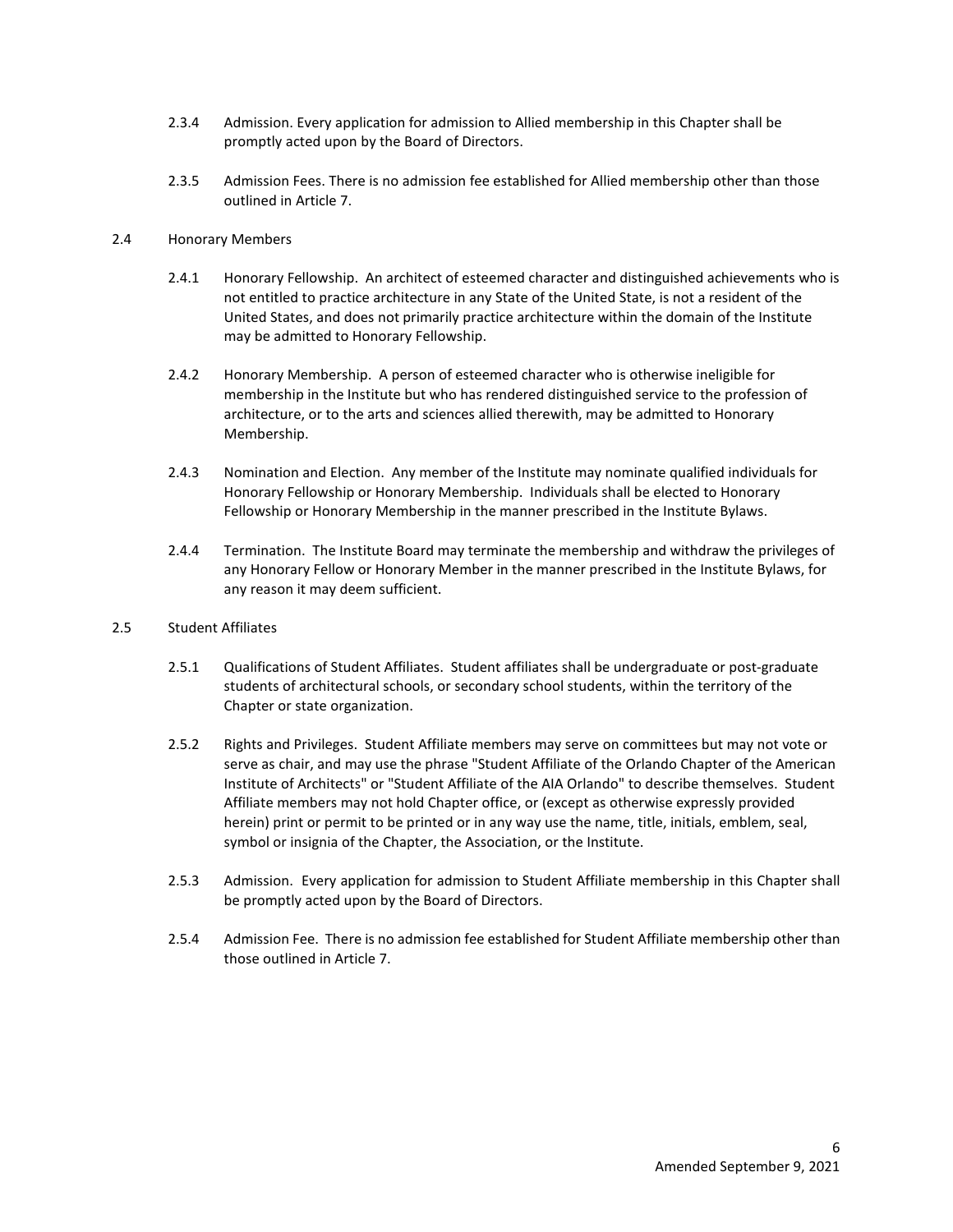## ARTICLE 3. CHAPTER REPRESENTATION IN RELATED INSTITUTE COMPONENTS

- 3.1 The Institute
	- 3.1.1 Delegates to Institute Meetings. The assigned members (represented by the Officers and the Board of Directors) of this Chapter in good standing shall select the number of members' delegates they are entitled to represent the Chapter at meetings of the Institute.
	- 3.1.2 Representation. This Chapter and its members shall be represented at meetings of the Institute as provided in the Institute Bylaws.
	- 3.1.3 Nominations for Institute Directors. Whenever the office of directorship for the region within which the Chapter is located is about to become vacant, the Board of Directors, or the Chapter in meeting assembled, shall select a nominee or nominees for the office, and transmit the nominations to the Institute Secretary within the period of time fixed by the Institute Secretary. Nominations for directors may also be made by petition containing the signatures of not less than ten members in good standing who are assigned members of Chapters in the region.
	- 3.1.4 Elections of Institute Directors. Elections of directors shall be held, in accordance with the Institute Bylaws.
- 3.2 Regional Organization
	- 3.2.1 Delegates to Regional Organization Meetings. The assigned members (represented by the Officers and the Board of Directors) of this Chapter in good standing shall select delegates to represent the Chapter at meetings of the Regional Organization.
	- 3.2.2 Representation. This Chapter shall have representation in the Regional Organization as provided in the Bylaws of the Regional Organization. The President or another officer appointed by the Executive Committee shall be a representative of (the members of) this Chapter in the Regional Organization.

#### 3.3 The Association

- 3.3.1 Delegates to FA/AIA Meetings. The assigned members of this Chapter in good standing shall select State Directors to represent them at meetings of the FA/AIA from among the assigned members of this Chapter in the number prescribed in the Bylaws of the FA/AIA.
- 3.3.2 Representation. This Chapter shall have representation in the FA/AIA as provided in the Bylaws of the FA/AIA.
- 3.3.3 State Directors. At the annual meeting of this Chapter, the assigned members of this Chapter in good standing shall elect one or more additional State Directors, as may be required by the FA/AIA Bylaws, to represent (the members of) this Chapter on the FA/AIA Board of Directors for a term of two years. State Directors shall be elected from assigned members only.
- 3.3.4 Nominations and Elections. Nominations and elections of State Directors shall be made at the same time and in the same manner as for the Officers and Directors of this Chapter.
- 3.3.5 Duties of State Directors. State Directors of (the members of) this Chapter shall act for and on their behalf in all matters that may properly come before the FA/AIA.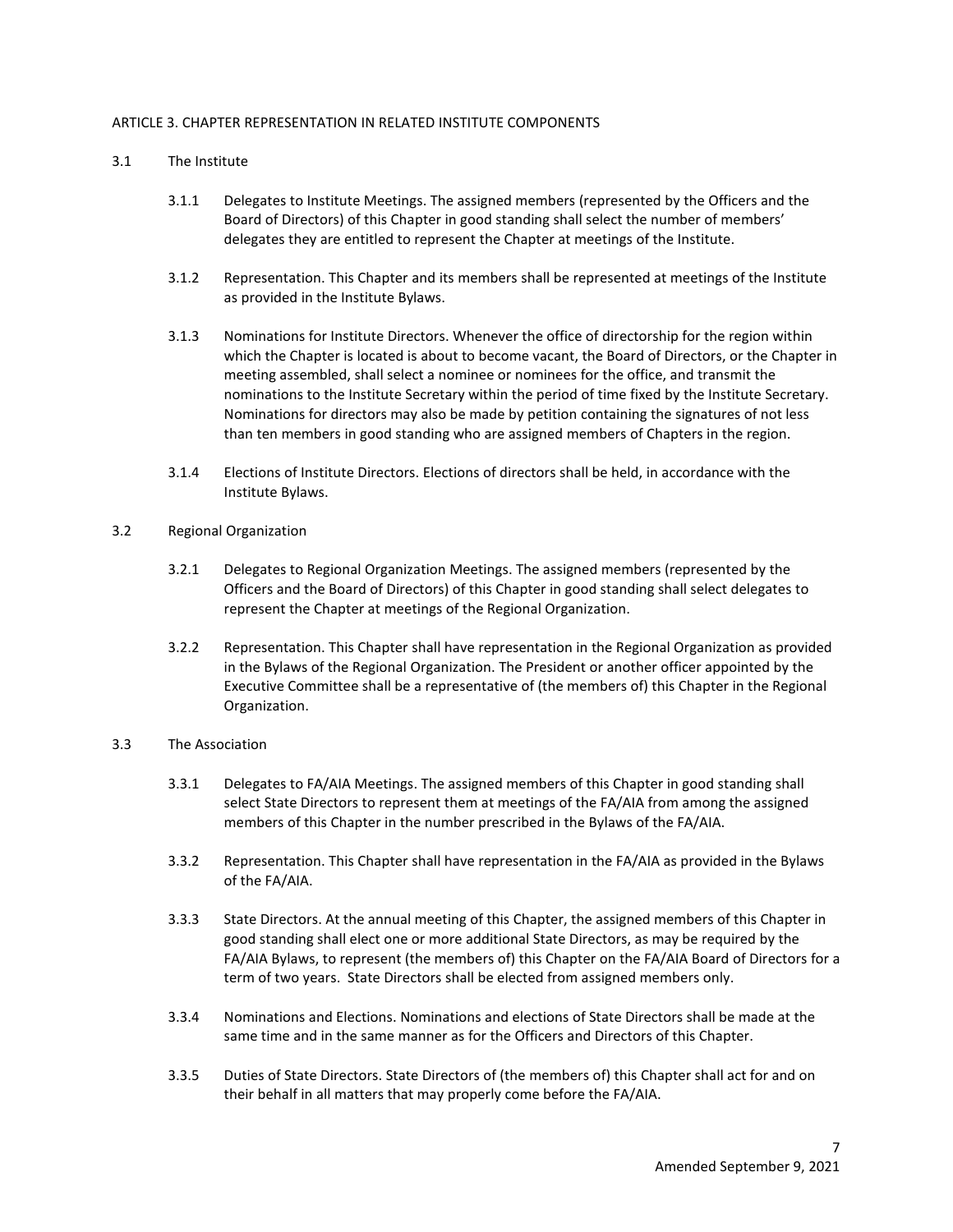3.3.6 Term of State Directors. Each State Director shall serve for the term of two years, or until a successor is elected or appointed. Terms of office shall be staggered to allow half (or nearly half) to be elected each year. The Executive Committee shall name the successor of a State Director for the unexpired term created by the resignation or incapacity of any State Director.

# ARTICLE 4. MEETINGS

# 4.1 Meetings

- 4.1.1 Annual Meetings. This Chapter shall hold an annual meeting during the month of September unless an alternative date prior to November 15 is selected by a majority of the Board for the purpose of nominating and electing the officers, directors and representatives to the FA/AIA to succeed those whose terms are about to expire; for receiving the annual reports of the Executive Committee and the Treasurer, approving the dues, and for the transaction of such other business as may be appropriate.
- 4.1.2 Special Meetings. A special meeting of this Chapter may be called by a meeting of this Chapter, or by the Executive Committee, or by a written petition to the Executive Committee signed by not less than 35 percent of the total number of assigned members of this Chapter then in good standing, provided that the purpose of such meeting is set forth in the meeting notice. No other business than that specified in the call and notice of the special meeting shall be transacted thereat and all rules and procedures at the meeting shall be the same as those for an annual meeting.

# 4.2 Notice. Quorum. Minutes

- 4.2.1 Notices and Calls of Meetings. A notice of each meeting of this Chapter, stating the time and place thereof, shall be served by the Secretary on every member, by letter, electronic notice, digital communication, or in an official publication of the Chapter. The notice of each regular meeting, and the call and notice of each special meeting, shall be sent at least 7 calendar days before the fixed date for the meeting, unless a longer notice shall be required by law, and the time of serving shall be deemed to be the date on which the notice or the call was transmitted prior to the meeting.
- 4.2.2 Quorums at Annual and Special Meetings. A quorum shall be necessary for the transaction of any business at a meeting of this Chapter. Unless otherwise required by law, a quorum shall be 10 percent of the total number of the assigned members of this Chapter, or 20 such members, whichever is the greater number.
- 4.2.3 Minutes of Meetings. Written minutes of every meeting of this Chapter, recording the matters before the meeting and every action taken thereat, shall be kept by the Secretary. The minutes of each meeting shall be signed by the Secretary and approved at a subsequent meeting of this Chapter.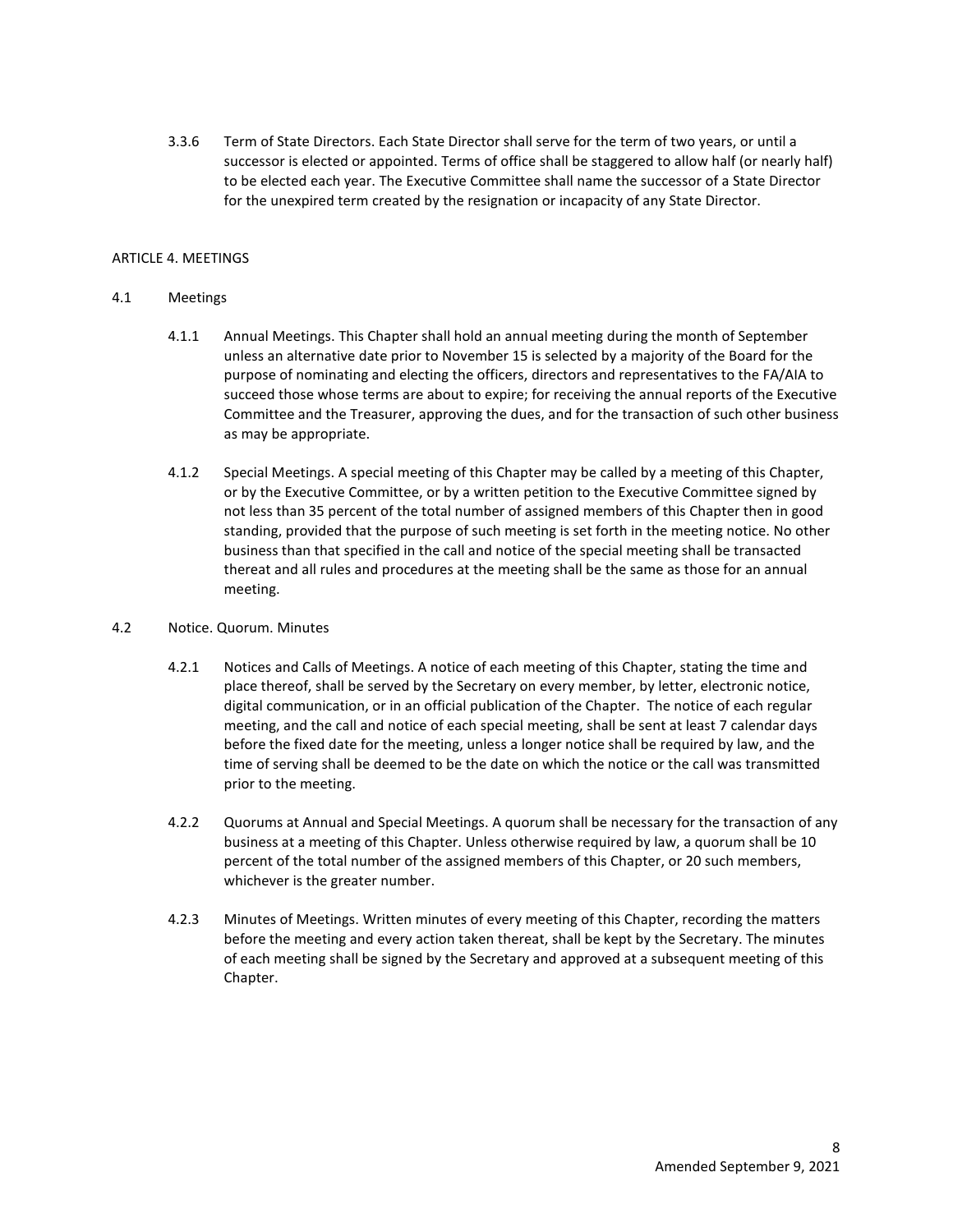- 4.3 Decisions at Meetings. Eligibility for Voting
	- 4.3.1 Majority Vote. Every decision at a meeting shall be by a majority vote of those present and eligible to vote, unless otherwise required by these Bylaws.
	- 4.3.2 Roll Call Vote. A roll call vote shall be taken whenever one-third of the voting members present shall so require.
	- 4.3.3 Proxies. Unless otherwise required by law, there shall be no voting by proxy at a meeting of this Chapter, except that any vote may be taken by physical or electronic ballot as provided in Paragraph 4.5.1.
	- 4.3.4 Limitations on Voting Eligibility. Only assigned members in good standing may vote on the following matters:
		- 4.3.4.1 Amendments to these Bylaws relating to assigned members
		- 4.3.4.2 Matters so designated elsewhere in these Bylaws
		- 4.3.4.3 Elections of Chapter officers and directors; Institute Directors; delegates to meetings of the Institute and the Florida/Caribbean Region and FA/AIA; and Directors to the FA/AIA
		- 4.3.4.4 Instructions to delegates
		- 4.3.4.5 Chapter dues and assessments of assigned members
		- 4.3.4.6 Other matters relating to the government, meetings, affiliations, budget and finances of this Chapter
		- 4.3.4.7 All other matters so ruled by the Chair, such rulings being reversible only by a two-thirds vote of the assigned members present and voting at the meeting

#### 4.4 Election of Officers and Directors

- 4.4. 1 Nominations. Nominations for each office and each directorship of this Chapter about to become vacant shall be made at the Annual Meeting from the floor. However, at the meeting of the Executive Committee held at least one month prior to the Annual Meeting, the Executive Committee may select a nominating committee to prepare and present to the members slates of candidates for office and directorships.
- 4.4.2 Voting; When Required. If there is only one nominee for any office or directorship, the Secretary may be directed by the meeting to cast a ballot for the full number of votes of the meeting for the said nominee, whereupon the President shall declare the nominee to be elected by acclamation. Otherwise the name of each nominee for each office and each directorship shall be placed by the Secretary on ballots for the voting thereof by the meeting. Such voting shall be by secret ballot in accordance with the procedure prescribed therefore by law and the provisions of Paragraph 4.5.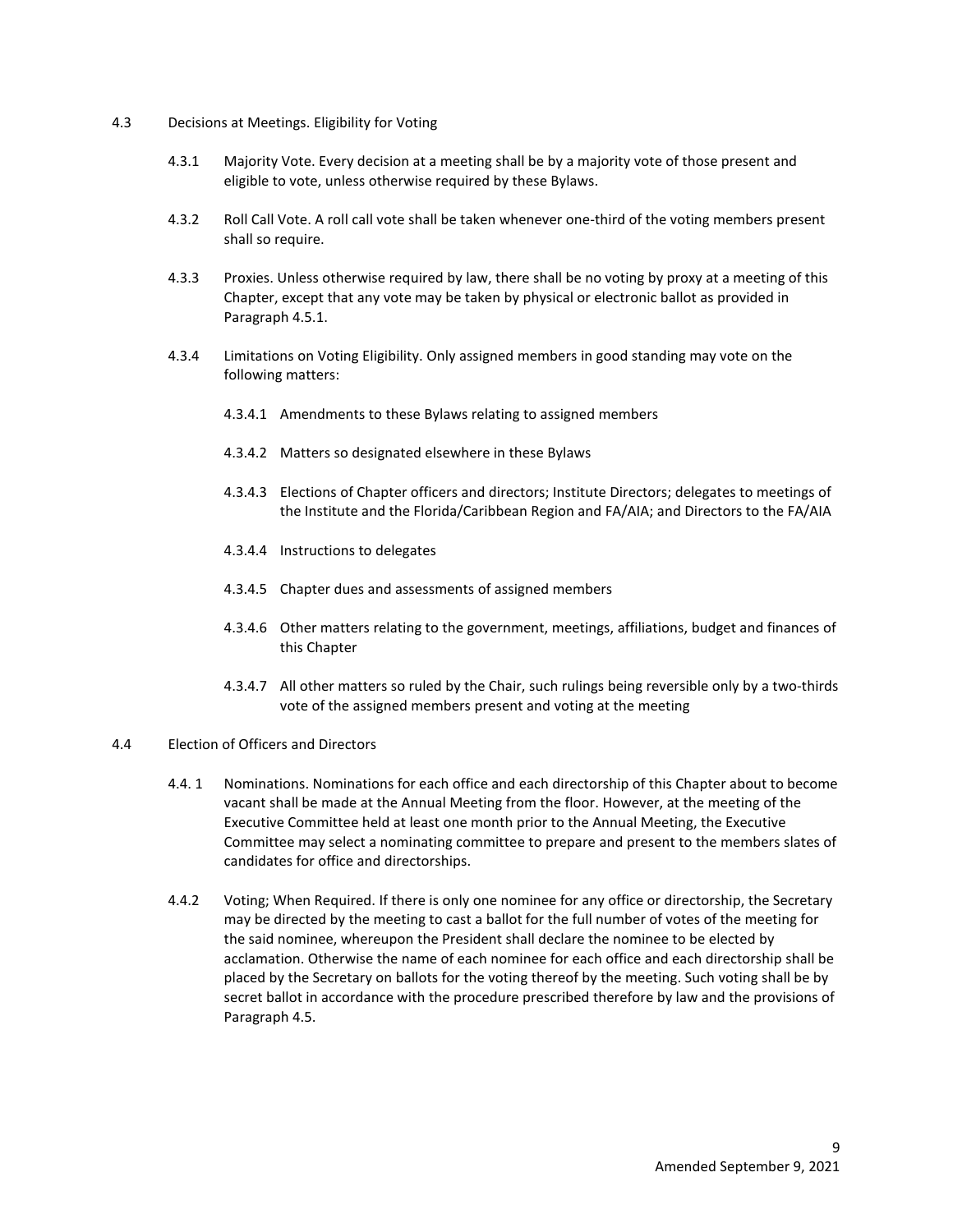## 4.5 Balloting Procedures

- 4.5.1 In-person or Electronic Ballot. Any vote that may be taken at a meeting of this Chapter may be taken by in-person or electronic ballot of the members of this Chapter, provided that the matters voted on have been introduced and discussed at a regular or special meeting of this Chapter.
- 4.5.2 Results. The President shall announce to the meeting the results of all balloting, and shall declare all elections.
- 4.5.3 Election. The nominee for an office or directorship who receives a majority of the ballots cast for the office or directorship shall be elected thereto.
- 4.5.4 Tie Votes. In the event of a tie vote, the list of nominees for each office and each directorship in question shall be restricted to those involved in the tie, and the nominee receiving a majority in the run-off election shall be elected to the office or directorship.

# ARTICLE 5. THE BOARD OF DIRECTORS AND THE EXECUTIVE COMMITTEE

- 5.1 Membership of the Board of Directors. The Board of Directors shall consist of the following: the President, who shall be chair; the Vice President/President-Elect; the Secretary; the Treasurer; the Immediate Past President, each State Director of the FA/AIA; four (4) Directors at Large, one of whom shall be the Emerging Professionals Director as described in 5.1.1; and the non-voting Allied Director. Also, the Executive Director shall be a non-voting member of the Board of Directors.
	- 5.1.1 The Emerging Professionals Director shall be either an associate member with a professional degree from an accredited school of architecture or an architect member licensed less than ten years.
	- 5.1.2 Notwithstanding any other provisions of these Bylaws, the component shall have the discretion, but not the obligation, to include Associate and International Associate members as officers of the component.

#### 5.2 Authority of the Board of Directors

- 5.2.1 Powers. The management, direction, control and administration of the property, affairs and business of this Chapter shall be vested in the Board of Directors, which shall exercise all authority, rights and powers granted to it by the laws of the State of Florida and by these Bylaws.
- 5.2.2 Custodianship. The Board of Directors shall be and act as the custodian of the properties and interests of this Chapter except those specifically placed by these Bylaws in the custody of or under the administration of the Treasurer. Within the appropriations made therefore, the Board of Directors shall do all things required and permitted by these Bylaws to forward the objects of this Chapter.
- 5.2.3 Awards. As funds or other means become available, this Chapter may make awards to persons, firms, corporations, or associations for meritorious work in their respective fields within the territory of this Chapter. Each award shall be bestowed for and on behalf of this Chapter by the concurring vote of all but one of the Executive Committee, after due consideration of the nominees and their work, or as may be specified for a particular award. The token of each award shall be in the form of a medal, an embossed certificate, a scholarship or otherwise as the Board of Directors shall determine.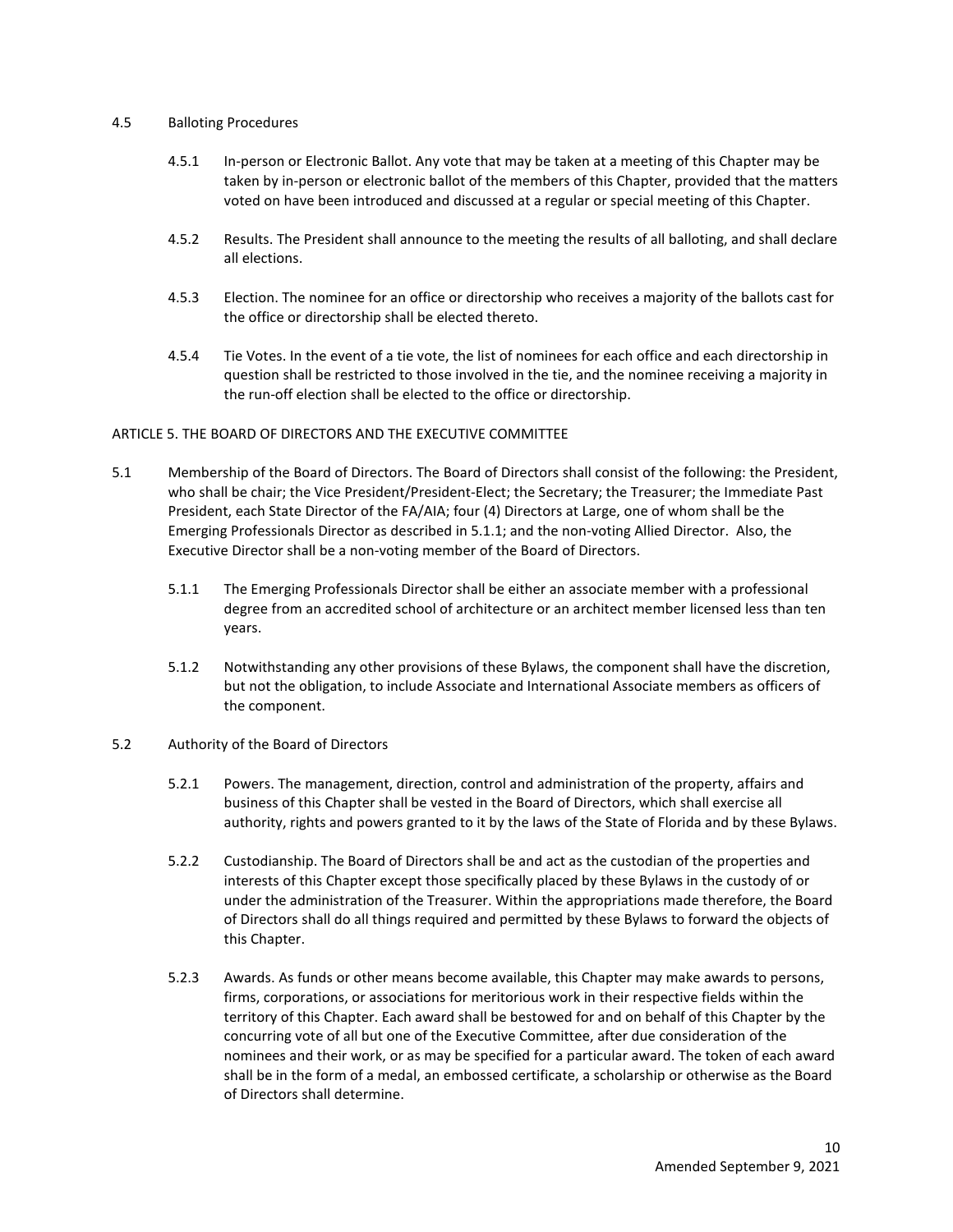- 5.2.4 Delegation of Authority. The Board of Directors may delegate (to the Executive Committee or AIA Orlando staff) any of the authority, rights or power conferred by law of the Bylaws, unless such delegation is specifically prohibited by these Bylaws and is not contrary to law.
- 5.3 Terms of Office of Officers and Directors
	- 5.3.1 Term. The term of office for each officer or director shall be as follows: President (1 year); Vice President/President Elect (1 year per office = 2 years cumulative); Secretary (2 years) and Treasurer (2 years) to be elected in alternate years; FA/AIA State Directors (2 years) to be elected per Article 3.3.6; Chapter Directors at Large (2 years) to be elected two per year; Allied Director (1 year). Section Presidents and Immediate Past Presidents shall serve by virtue of their office. Elected officers and directors shall take office January 1 following their election, except for those who are appointed by the Board to fill a vacancy shall take office immediately. No person may serve more than a total of five consecutive years in any combination of offices of Secretary, Treasurer, and Vice President/President-Elect.
	- 5.3.2 Vacancies. If a vacancy occurs in the membership of the Board other than on account of the regular expiration of office, the Executive Committee shall recommend a replacement to serve the remainder of the unexpired term of office. This recommendation is to be approved by the Board of Directors.
- 5.4 Meetings of the Board of Directors
	- 5.4.1 Meetings Required. The Board of Directors may meet in a regular or special meeting in order to transact business. Any one or more members of the Board may participate in a meeting of the Board by conference call or similar equipment that allows all persons participating in the meeting to hear one another at the same time. Participation by such means shall constitute presence in person at such a meeting. The Board may take action without meeting if all members of the Board consent in writing to the adoption of a resolution authorizing the action.
	- 5.4.2 Regular Meeting of the Board of Directors. The Board of Directors shall hold a regular meeting monthly at the time and place last determined by it.
	- 5.4.3 Special Meetings. A special meeting of the Board of Directors shall be held if requested in writing by a majority of the members of the Board of Directors, or at the call of the President. The President shall give notice of each special meeting, stating the time, place and purpose of the meeting and the business to be transacted thereat, and only the business stated in the call and notice shall be transacted at the special meetings.
	- 5.4.4 Annual Planning Meeting of the Board. The annual planning meeting of the Board shall take place no later than November 15 of each year.
- 5.5 Notices and Calls of Meetings
	- 5.5.1 Notice Required. Every call or notice of a regular or special meeting of the Board of Directors shall be served not less than three days before the date fixed for the meeting.
	- 5.5.2 Waiver of Notice. Either the call and notice or any limitations as to the business to be transacted, or both may be waived by the written consent of every member of the Board of Directors.
	- 5.5.3 Irregularity in or Failure of Notice. Any irregularity in or failure of notice of a regular meeting of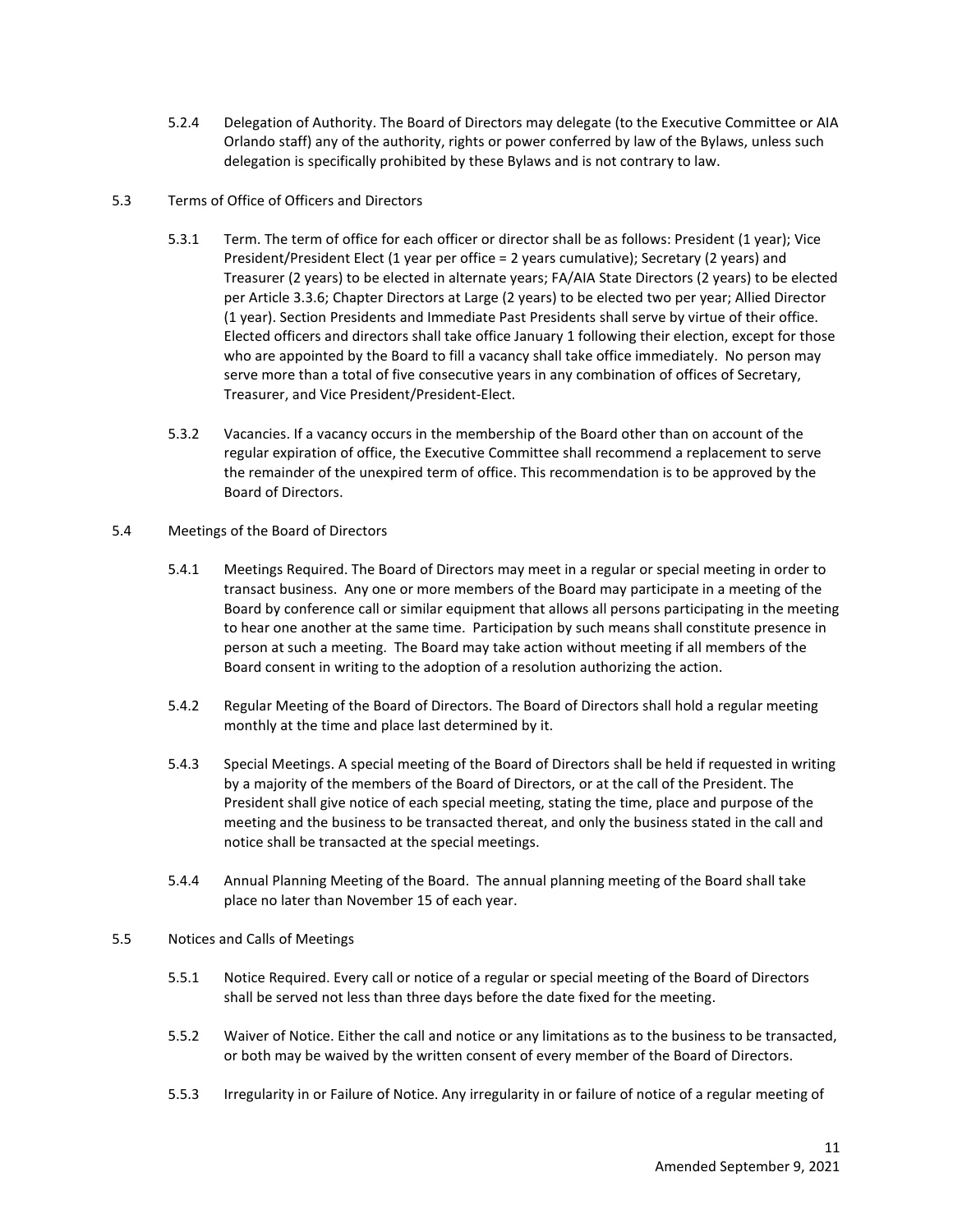the Board of Directors shall not invalidate the meeting or any action taken thereat.

## 5.6 Quorum at Meetings. Decisions. Minutes

- 5.6.1 Quorum. The majority of the Board of Directors shall constitute a quorum for the transaction of its business and, if a quorum is not present, those present may adjourn the meeting from day to day, or to a later date.
- 5.6.2 Decisions of the Board of Directors. Every decision of the Board of Directors shall be by a concurring majority vote, unless otherwise required by these Bylaws or by law.
- 5.6.3 Minutes. Written minutes of every meeting of the Board of Directors, recording the members in attendance, the matters before the meeting and every action taken thereat, shall be kept by the Secretary.
- 5.7 Reports of the Board of Directors
	- 5.7.1 Report to Members. The Board of Directors may render a report in writing at each annual meeting of this Chapter of the condition, interest, activities and accomplishments of this Chapter, making such recommendations with respect thereto as it deems proper.
	- 5.7.2 Report to Institute. The Board of Directors or the Secretary shall make a written report to the Institute at such times as the Institute requests, of the matters and in the form required by it.
- 5.8 Executive Committee
	- 5.8.1 Composition. There shall be an Executive Committee of the Board composed of the President, the Vice President/President Elect, the Secretary, the Treasurer, and the Immediate Past President who shall serve on the Executive Committee the year following their term as President. The Executive Director shall serve without vote.
	- 5.8.2 Powers Delegated to the Executive Committee. The Executive Committee shall have full authority, right and power to act for the Board during periods between Board meetings on all matters except that it shall not:
		- 5.8.2.1 adopt a general budget
		- 5.8.2.2 change the policies, rules of the Board or the Bylaws
		- 5.8.2.3 make an award of honor, unless adopted in Board policies and procedures
		- 5.8.2.4 purchase, sell, lease or hypothecate any real property
		- 5.8.2.5 form an affiliation
		- 5.8.2.6 fix assessment and annual dues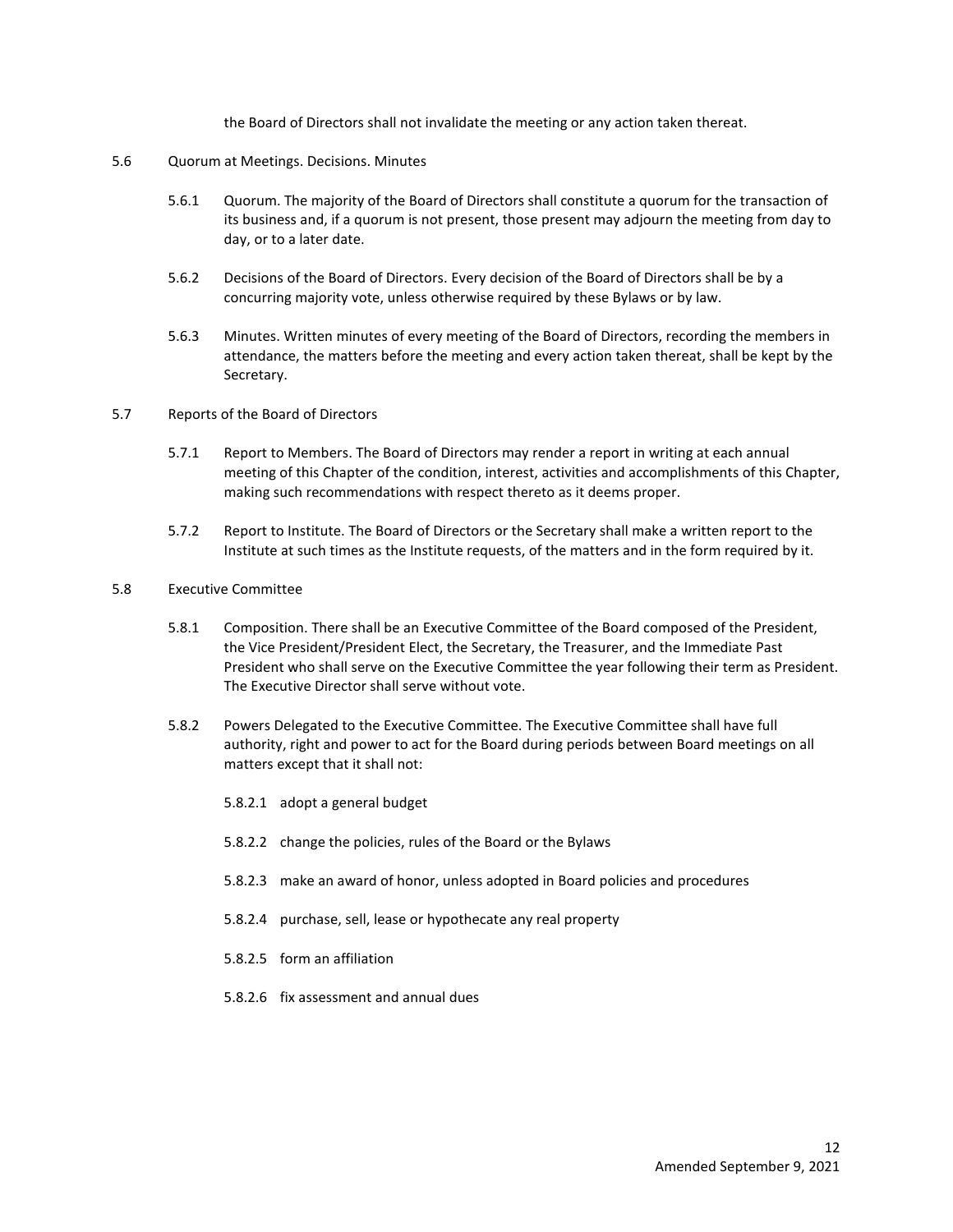- 5.8.3 Decisions of the Executive Committee
	- 5.8.3.1 The President, who shall be the Chair of the Executive Committee shall fix the time and place for the meetings of the Executive Committee
	- 5.8.3.2 A quorum of a majority of its voting members shall be necessary in order to transact business at a meeting
	- 5.8.3.3 The Executive Committee must actually meet physically or virtually in order to transact business, otherwise the acts and decisions of the Executive Committee are not binding on the Board of the Chapter
	- 5.8.3.4 The actions of the Executive Committee shall be recorded in minutes and ratified by the Board at its meeting following such action

# ARTICLE 6. OFFICERS

- 6.1 Officers. The Officers of this Chapter shall include a President, Vice President/President Elect, a Secretary, and a Treasurer.
- 6.2 The President
	- 6.2.1 Duties. The President shall exercise general supervision over the affairs of this Chapter, except such thereof as are place by these Bylaws or by the Board of Directors under the administration and supervision of the Secretary or the Treasurer, and shall preside at meetings of this Chapter and of the Board of Directors and Executive Committee; shall sign all contracts and agreements to which this Chapter is a party; have charge of and exercise general supervision over the offices and employees of this Chapter; and shall perform all duties usual and incidental to the office.
	- 6.2.2 Authority. The President shall act as a spokesperson of this Chapter and as its representative at meetings with other organizations and committees unless otherwise delegated by the Executive Committee. The President shall not obligate or commit this Chapter unless the obligation or commitment has been specifically authorized by the Executive Committee.

# 6.3 The Vice President/President-Elect

- 6.3.1 Duties. The Vice President/President Elect shall possess all the powers and perform all the duties of the President in the event of the absence of the President or of the President's disability, refusal, or failure to act, and shall perform such other duties as are properly assigned by the Board of Directors, the Executive Committee or the President.
- 6.3.2 Succession. The Vice President/President-Elect shall succeed to the office of President upon expiration of the term of office of the President, or if the office of President becomes vacant, in which case the Vice President/President-Elect shall become President and shall complete the unexpired term and continue to serve as President the following year.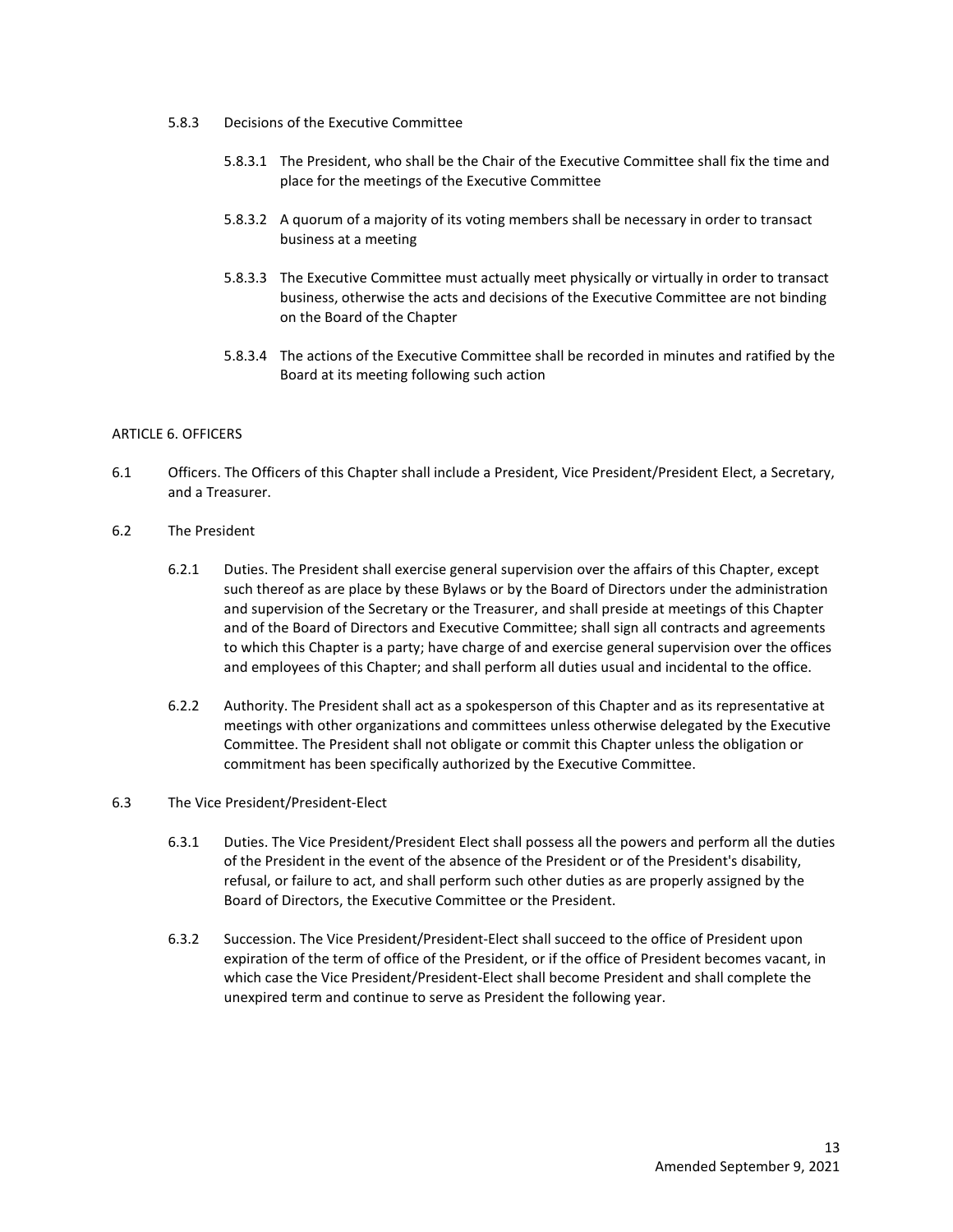## 6.4 The Secretary

- 6.4.1 Duties. The Secretary shall act as the recording and corresponding secretary of meetings of this Chapter, of the Board of Directors, and of the Executive Committee; have custody of and shall safeguard and keep in good order all property of this Chapter, except property that is placed under the charge of the Treasurer; issue all notices of this Chapter; keep its membership roll; sign all instruments and matters that require the attestation or approval of this Chapter, except as otherwise provided in these Bylaws; keep its seal, and affix it on such instruments as require it; prepare the reports of the Board of Directors and this Chapter; in collaboration with the President, have charge of all matters pertaining to the meetings of this Chapter; and shall perform all other duties usual and incidental to the office.
- 6.4.2 Delegation of Duties. The Secretary may delegate to an assistant secretary or other assistant employed by this Chapter the actual performance of any or all duties as recording or as corresponding secretary, but shall not delegate responsibility for the property of this Chapter, or the making of any attestation or certification required to be given by the Secretary, or the signing of any document requiring the signature of the Secretary.
- 6.4.3 Reports. The Secretary shall furnish the Institute, the Regional Organization, and the Association with such reports as may be required from time to time; shall, at least annually, furnish the Institute Secretary, the Regional Organization, and the Secretary of the Association with the names and addresses of all officers and assigned members of this Chapter required to keep the Institute's records up to date and complete; and shall periodically report all resignations, requests for transfer or defaults of its assigned members.

# 6.5 The Treasurer

- 6.5.1 Duties. The Treasurer shall have charge and shall exercise general supervision of the financial affairs and keep the records and books of account of this Chapter; prepare the budgets, collect amounts due this chapter, and give receipts for and have custody of its funds and monies and make all disbursements of funds; have custody of its securities and of its instruments and papers involving finances and financial commitments; conduct the correspondence relating to the office; and shall perform all duties usual and incidental to the office.
- 6.5.2 Delegation of Duties. The Treasurer shall not authorize any person other than the President of the Chapter to sign any order, statement, agreement, check or other financial instrument of this Chapter that requires the signature of the Treasurer, unless such delegation Is expressly permitted in these Bylaws. The Treasurer may delegate to an assistant treasurer or other assistant employed by this Chapter the actual performance of any or all duties as Treasurer but shall not delegate responsibility for the property of this Chapter, or the signing of any document requiring the signature of the Treasurer.
- 6.5.3 Reports. The Treasurer shall make a written report to each annual meeting of this Chapter and a written report to each regular meeting of the Board of Directors. Each of said reports shall set forth the financial condition of this Chapter, and its income and expenditures for the period of the report, and the Treasurer's recommendations on matters relating to the finances and general welfare of this Chapter.
- 6.5.4 Succession. When a new Treasurer takes office, the retiring Treasurer shall turn over to the successor a copy of the closing financial statement and audit, all the records and books of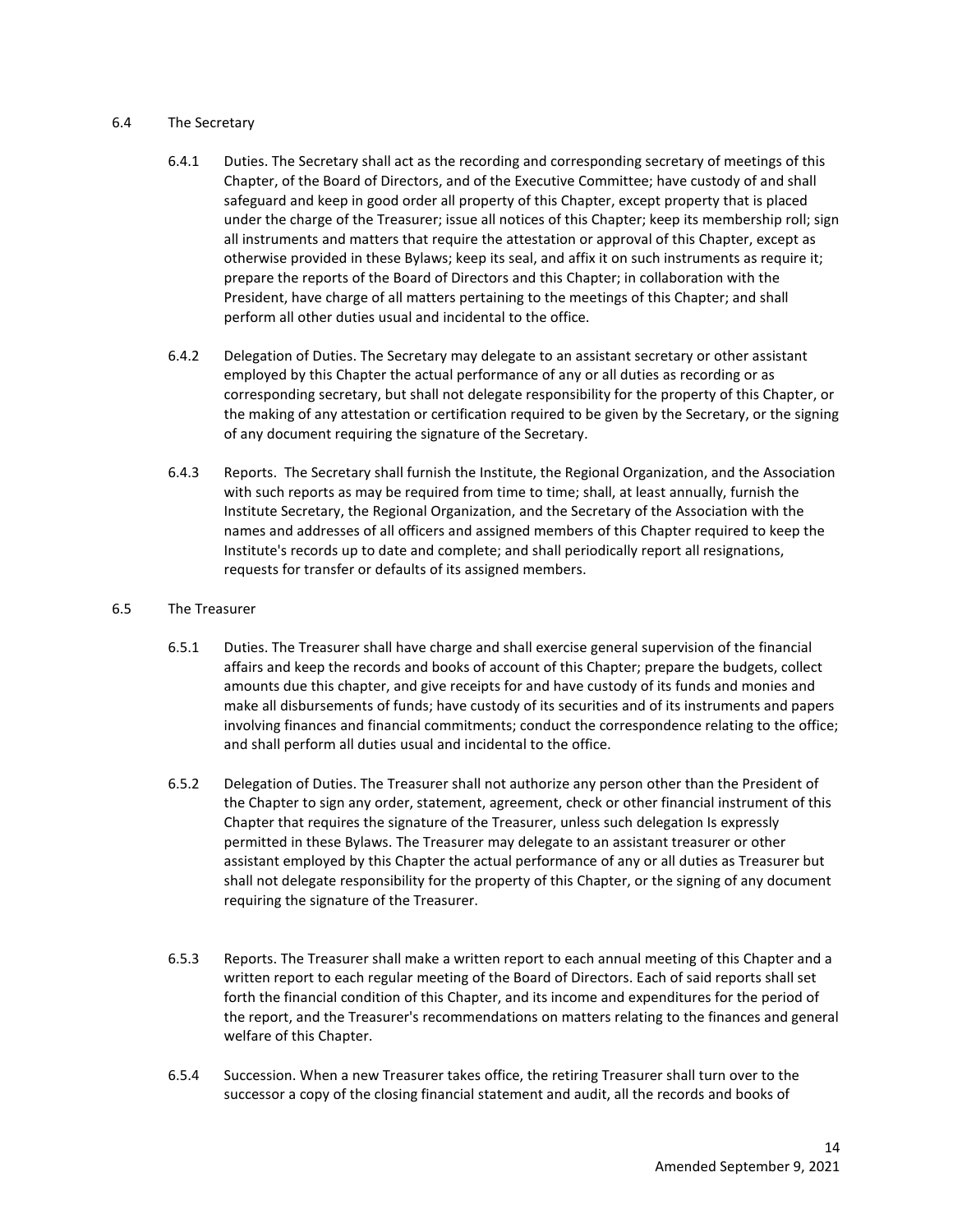account, and all monies, securities and other valuable items and papers belonging to this Chapter that are in the Treasurer's custody and possession. The incoming Treasurer shall check the same, and if found correct, shall give to the retiring Treasurer a receipt thereof and a complete release of the retiring Treasurer from any future liability.

- 6.5.5 Liability. The Treasurer shall not be personally liable for any loss of money or funds of this Chapter or for any decrease in capital, surplus, income or reserve of fund or account resulting from any acts performed in good faith in conducting the usual business of the office.
- 6.5.6 Fidelity Bond. The Treasurer and any assistant treasurer shall furnish and maintain a fidelity bond in favor of this Chapter in a sum which shall be fixed from time to time by the Executive Committee, but which shall not be less than \$25,000. Such bond shall be issued by a surety company, in the event of the death, resignation or removal from office of the Treasurer, of any and all loss this Chapter may sustain of monies, funds, securities, negotiable instruments or other personal property belonging to this Chapter that may have come into the hands or possession of the Treasurer, including that for which the Treasurer is responsible.

## ARTICLE 7. DUES, FEES, ASSESSMENTS AND FINANCES

## 7.1 Annual Dues

- 7.1.1 Amount of Annual Dues and Admission Fees. The Board of Directors (by the majority vote of its voting membership) may fix, before the end of any fiscal year, the annual dues to be paid by each category of membership for the immediately succeeding fiscal year (and the amount of admission fees required of allied and student affiliate members). This amount shall be approved by majority vote of the assigned members attending the Annual Meeting of the Chapter.
- 7.1.2 Period of Annual Dues. Dues shall be due and payable to this Chapter on the first day of each fiscal year.
- 7.1.3 Individual Exemption from Payment of Dues. A member of this Chapter who is exempted from the payment of dues to the Institute shall be exempted from payment of annual dues to this Chapter.
- 7.1.4 Notwithstanding the foregoing, annual Chapter dues will be due and payable consistent with the Institute Bylaws and Rules of the Board, including any applicable dues payment plans approved by the Institute Board of Directors.
- 7.1.5 Dues to the FA/AIA. Each member of this Chapter shall pay annual dues and assessments levied by the FA/AIA in the amounts and at the times required by it for its support, in addition to Chapter dues and assessments.

# 7.2 Assessments

7.2.1 Authority. This Chapter, by the concurring vote of not less than two-thirds of the total number of the assigned members present at a meeting, may levy an assessment on its assigned members; by the concurring vote of not less than two-thirds of the total number of its assigned members may levy an assessment on its allied and student affiliate members. The amount of the assessment on each member, respectively, in any fiscal year, shall not exceed 25 percent of the amount of the annual dues.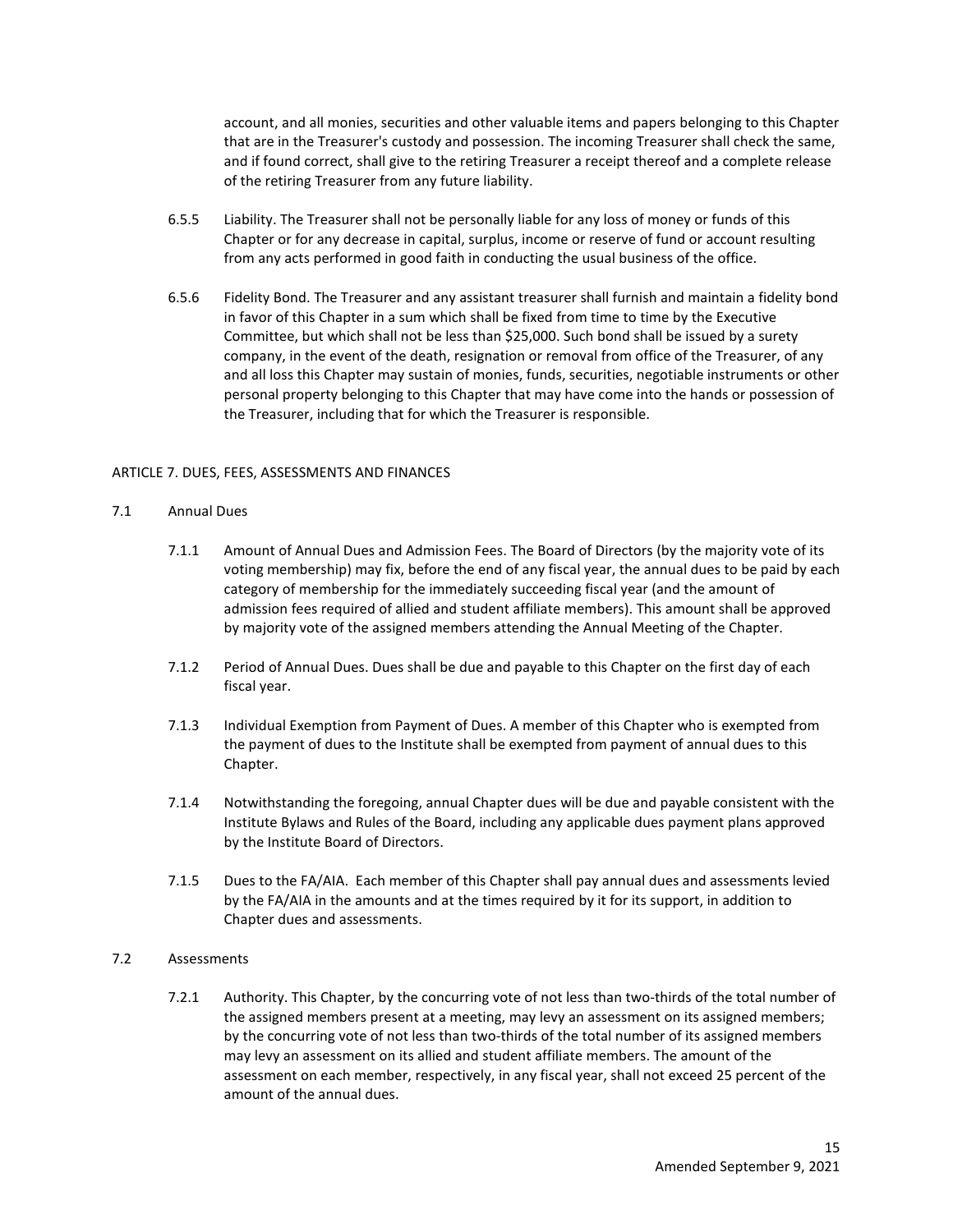7.2.2 Notice of Assessment. Notice of the intention to levy an assessment stating the amount of and the reasons and necessity for the assessment, when It shall be payable, and the time within which it must be paid before a member will be in default for non-payment, shall be mailed by letter, electronic notice, or in an official publication of the Chapter to every member not less than 30 days prior to the meeting of this Chapter at which the proposed assessment is to be voted on.

# 7.3 Default of Annual Dues & Assessments

- 7.3.1 Due Date for Annual Dues. Dues shall cover a calendar year and, except as otherwise provided in these Bylaws, shall be due and payable in full on or before January 15 of each year. Every member who has not paid full regular dues owed for the calendar year shall be in default provided, however, that no member shall be considered as in default so long as he or she is current in their dues payments made in accordance with any programs approved by the Institute Board.
- 7.3.2 Due Date for Assessments. Every member who has not paid the entire amount of an assessment on or before the date fixed for payment shall be in default for the unpaid amount.
- 7.3.3 Notice of Default to Member. Every member who is in default to this Chapter shall be given thirty days notice in writing of impending termination because of said default.
- 7.4 Termination or Suspension for Default of Dues or Assessments
	- 7.4. 1 Assigned Members. If an assigned member is in default to this Chapter for nonpayment of dues and assessments the Board of Directors shall so advise the Institute Secretary, and request termination of that membership.
	- 7.4.2 Allied Members and Student Affiliates. If an allied member or student affiliate is in default to this Chapter for nonpayment of dues and assessments, such membership shall be suspended or terminated.

#### 7.5 Finances

- 7.5.1 Budgets and Appropriations. Prior to the beginning of every fiscal year, the Board of Directors (by the concurring vote of two-thirds of its total voting membership) shall adopt an annual budget showing in detail the anticipated income and expenditures of this Chapter for the immediately succeeding year, make annual appropriations and authorize expenditures in accordance with the budget, and authorize the Treasurer to pay the authorized expenditures when due.
- 7.5.2 Fiscal Year. The fiscal year of this Chapter shall be from 1 January to 31 December.
- 7.6 Expenses of State Directors

 Unless otherwise provided in the FA/AIA Bylaws, the expenses of the State Directors, in an amount to be approved by the Board of Directors shall be defrayed in an amount not to exceed the actual hotel and necessary traveling expenses to FA/AIA meetings.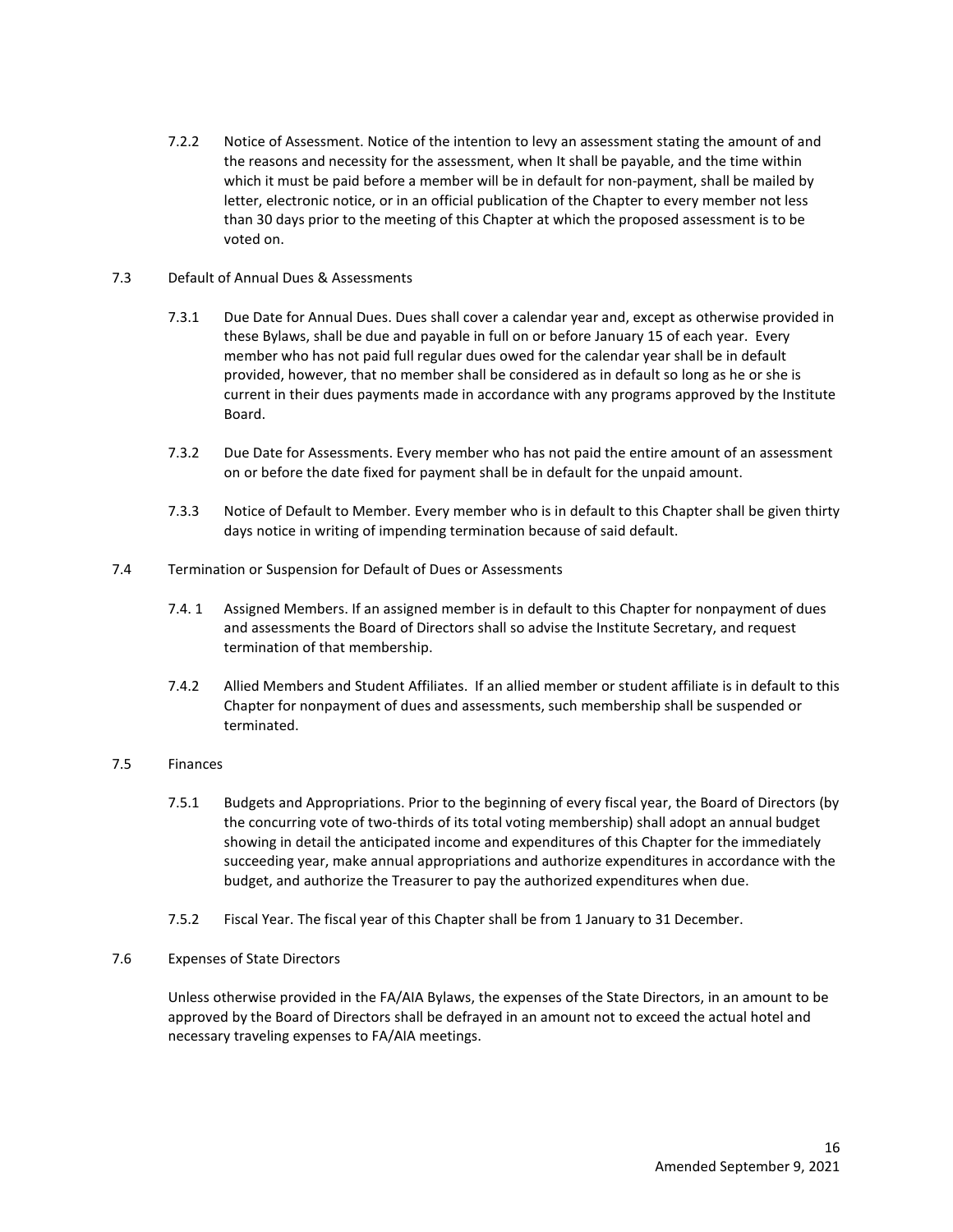## ARTICLE 8. PROPERTY, RIGHTS & PRIVILEGES

## 8.1 Acquisition of Property

- 8.1.1 Authority. In order to carry on its affairs and exercise its powers, this Chapter may acquire real and personal property for its own use, (but shall not execute any chattel mortgage).
- 8.1.2 Gifts. Only the Board of Directors shall have any right or authority to solicit or accept any gift, bequest or devise for or on behalf of this Chapter; it shall not accept any gift, bequest or devise if it will not promote the objects and purposes of this Chapter, or if it and its administration will place an undue financial or other burden on this Chapter.
- 8.2 Dividends Prohibited. Unexpended and unencumbered income in a fund at the close of a fiscal year shall be used only to further the objects of the Chapter, safeguard its future, and perfect its members in the art, practice, and science of architecture, and shall never be distributed as dividends to the members of this Chapter.
- 8.3 Institute Property Interests. This Chapter shall not have any title to or interest in any property of the Institute nor be liable for any debt or other pecuniary obligation of the Institute. The Institute shall not have any title to or interest in the property of this Chapter, and the Institute shall not be liable for any debt or other obligation of this Chapter.

## ARTICLE 9. COMMITTEES AND COMMISSIONS

- 9.1 Composition. The committees, their membership, terms of office, and duties shall be as determined by the Board of Directors. The membership, terms of office and duties of each committee shall be prescribed by the body that established it, but the Board of Directors may assign additional duties to any committee at any time.
- 9.2 Committee Members. The members and the chair of every committee are to be members in good standing as defined in these bylaws.
- 9.3 Reports. Every committee chair shall make a report, either verbal or written, at such times as the Board of Directors requests such reports.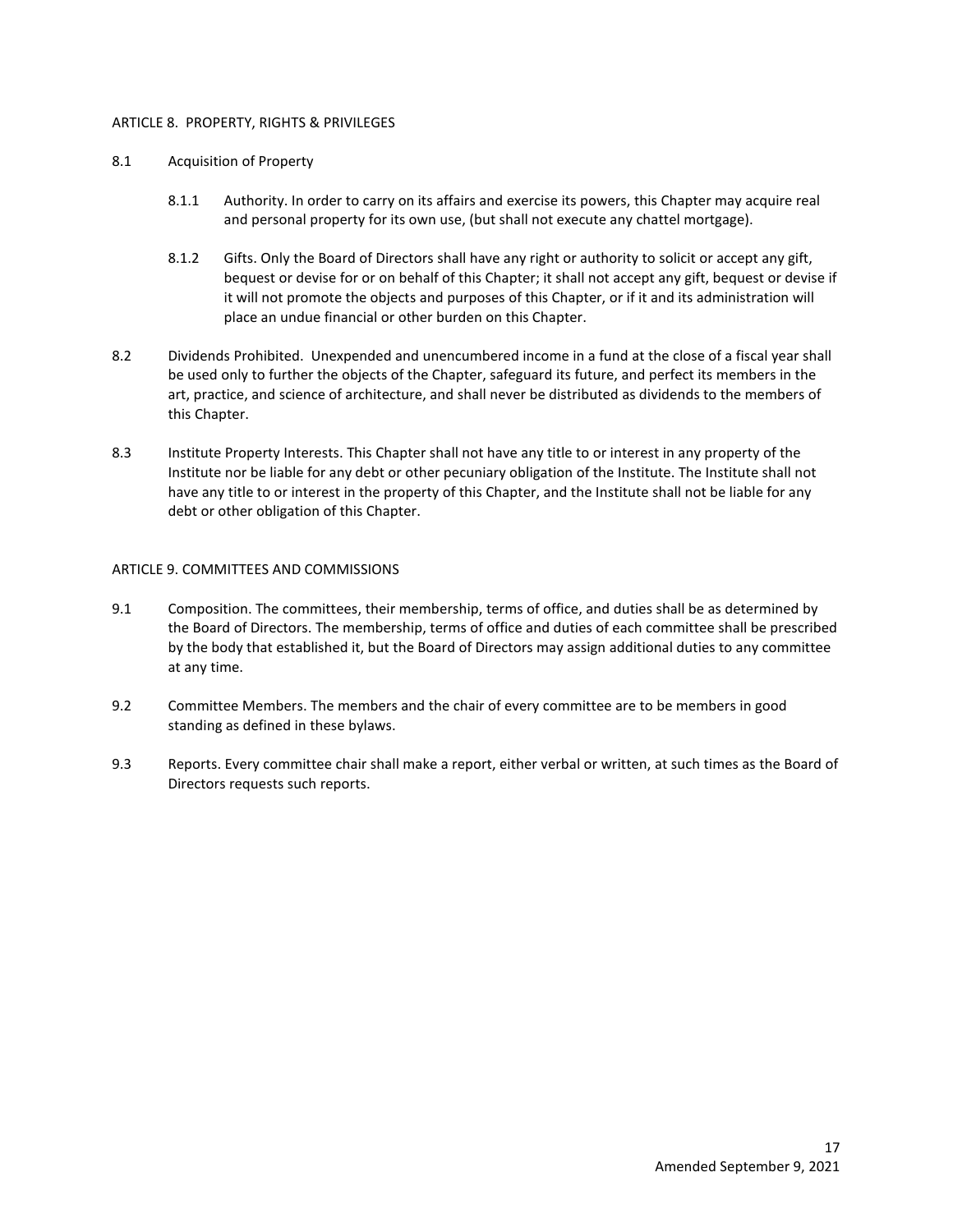## ARTICLE 10. PROFESSIONAL CONDUCT AND DISCIPLINE

- 10.1 Code of Ethics and Professional Conduct
	- 10.1.1 Institute Code. The Code of Ethics and Professional Conduct of the Institute shall apply to the professional activities of the members of this Chapter, and every interpretation made by the Institute Board of Directors shall be deemed to be the interpretation of this Chapter.
	- 10.1.2 Chapter Amendments Prohibited. No amendment or interpretation of the Code of Ethics and Professional Conduct shall be made by this Chapter.
- 10.2 General Provisions Relating to Hearings and Procedure
	- 10.2.1 Confidentiality. The charges, evidence and action of the Executive Committee in any case of unprofessional conduct shall not be made public. Charges of unprofessional conduct shall be made only in executive session and all proceedings of and before the meeting at which such charges are made shall be and remain confidential.

## ARTICLE 11. GENERAL PROVISIONS

- 11.1 Executive Office. The executive offices of this Chapter shall be located at the business address of the Chapter's Executive Director.
- 11.2 Records open to Members. The correspondence and the minute books, the Treasurer's books of account, and the Secretary's records of this Chapter, except confidential matters relating to charges of unprofessional conduct, membership applications, and bestowal of honorary memberships, shall be open to inspection at the executive offices of this Chapter during the business hours fixed by the Executive Committee, by any member.
- 11.3 Parliamentary Authority. The rules contained in Robert's "Rules of Order Newly Revised" shall supplement the rules and regulations adopted by this Chapter and shall govern this Chapter, the Board of Directors, the Executive Committee, and the Chapter committees in all cases in which such Rules of Order are applicable and are not inconsistent or in conflict with law, these Bylaws, or the rules and regulations adopted by this Chapter or by the Board of Directors.
- 11.4 Liability, Indemnification and Insurance
	- 11.4.1 Liability. In the absence of misconduct, fraud or bad faith, the present and former officers, directors and employees of this Chapter shall not be personally liable for its debts, obligations or liabilities.
	- 11.4.2 Indemnification. To the greatest extent authorized or permitted by law, this Chapter shall defend, indemnify, and hold harmless any person from and against any and all liability, settlements, costs and expenses, including attorneys' fees, actually and necessarily incurred in connection with or resulting from the defense or appeal of any civil or criminal action, suit or proceeding in which such person may become involved as a party, witness or otherwise by reason of such person's position as a present or former officer, director or employee of this Chapter or in any other capacity at the request of this Chapter; provided that such person shall have acted In good faith for a purpose which he or she reasonably believed to be in the best interests of this Chapter; has discharged the duties of their position with that degree of diligence,